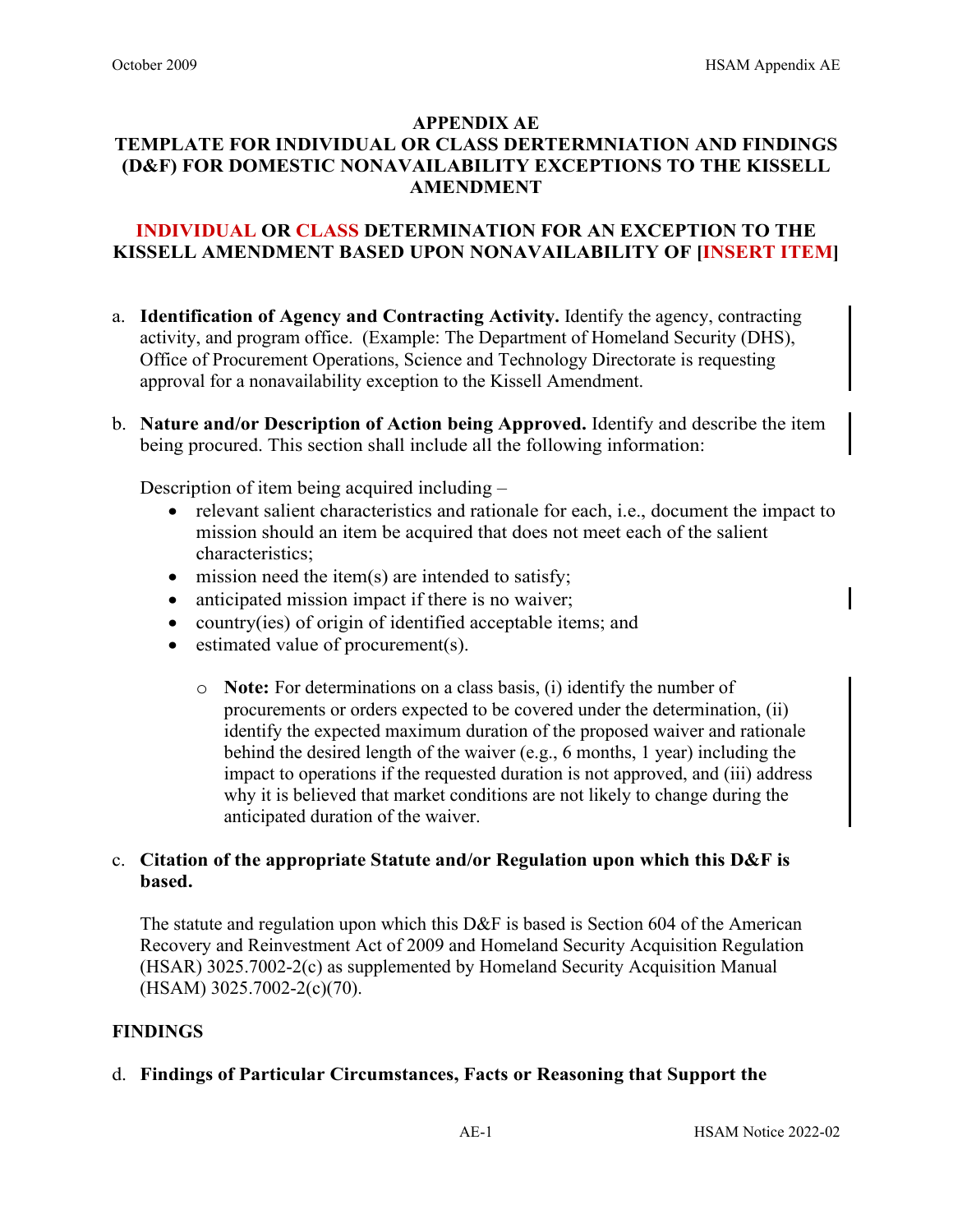# **Determination.** This section should include all the following information:

(1) **Market Research:** This section should include all the following information:

- Description of the market research activities and methods (see FAR  $10.002(b)(2)$ ) used to identify domestically manufactured items capable of satisfying the requirement. This section shall also include a discussion on whether a Sources Sought or Request for Information (RFI) was issued, where the notice was posted, and the length of time the notice was posted (Note: If a Sources Sought or RFI was not issued, the discussion should indicate why not.); and
- Timing of the market research and any conclusions reached regarding the marketplace for the item(s) as a result of the Government's market research.
- (2) Analysis of Alternatives: Document the alternatives identified through market research and reason(s) why an item(s) was determined to be either nonviable or viable.

# **Domestic Alternative(s)**

| <b>Item Description   Country of Origin  </b> | Cost | <b>Justification</b> |
|-----------------------------------------------|------|----------------------|
|                                               |      |                      |
|                                               |      |                      |
|                                               |      |                      |
|                                               |      |                      |
|                                               |      |                      |

# **Trade Agreements Act Compliant Alternative(s) (if applicable)**

| <b>Item Description   Country of Origin  </b> | Cost | <b>Justification</b> |  |  |  |
|-----------------------------------------------|------|----------------------|--|--|--|
|                                               |      |                      |  |  |  |
|                                               |      |                      |  |  |  |
|                                               |      |                      |  |  |  |
|                                               |      |                      |  |  |  |
|                                               |      |                      |  |  |  |

### **Nondomestic Alternative(s)**

| <b>Item Description   Country of Origin  </b> | Cost | <b>Justification</b> |
|-----------------------------------------------|------|----------------------|
|                                               |      |                      |
|                                               |      |                      |
|                                               |      |                      |
|                                               |      |                      |
|                                               |      |                      |

(3) **Conclusion:** Tie all the information together to demonstrate why it has been determined that an item grown, reprocessed, reused, or produced in the United States cannot be acquired.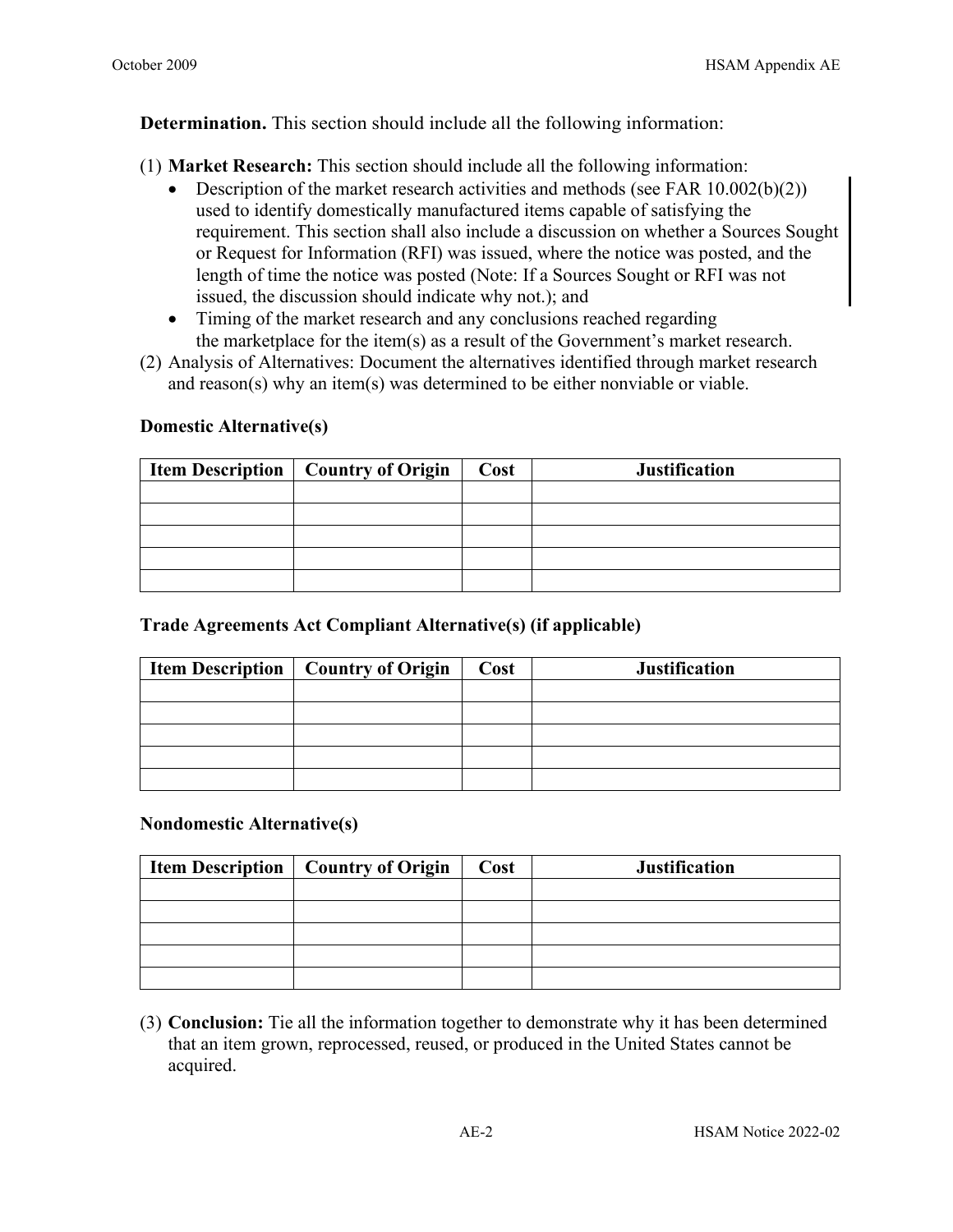# **DETERMINATION:**

# e. **Determination, based on the Findings, that the Proposed Action is Justified under the Applicable Statute or Regulation.**

Based on the findings detailed above, [insert item] are not mined, produced, or manufactured in the United States in sufficient and reasonably available commercial quantities and of a satisfactory quality. Therefore, it is hereby determined, consistent with [HSAR 3025.7002-  $2(c)$  as supplemented by HSAM 3025.7002-2 $(c)(70)$ ], that these items are nonavailable.

**EXPIRATION DATE** (for class determinations only)**:** 

The expiration date of this D&F is [insert date or timeframe] from the date of approval by the DHS Chief Procurement Officer (CPO).

• **Note:** For class determinations exceeding one year, the following statement shall be included in this section.

"Approval of this class determination is subject to [insert contracting activity and program office] updating the market research, supporting the assertions contained herein, on an annual basis to confirm the continued nonavailability of the item(s) covered by this D&F. The *[insert contracting activity]* will immediately notify the Office of the Chief Procurement Officer of any changes to the marketplace as a result of annual market research activities and will subsequently submit a revised waiver or request to rescind this waiver as appropriate."